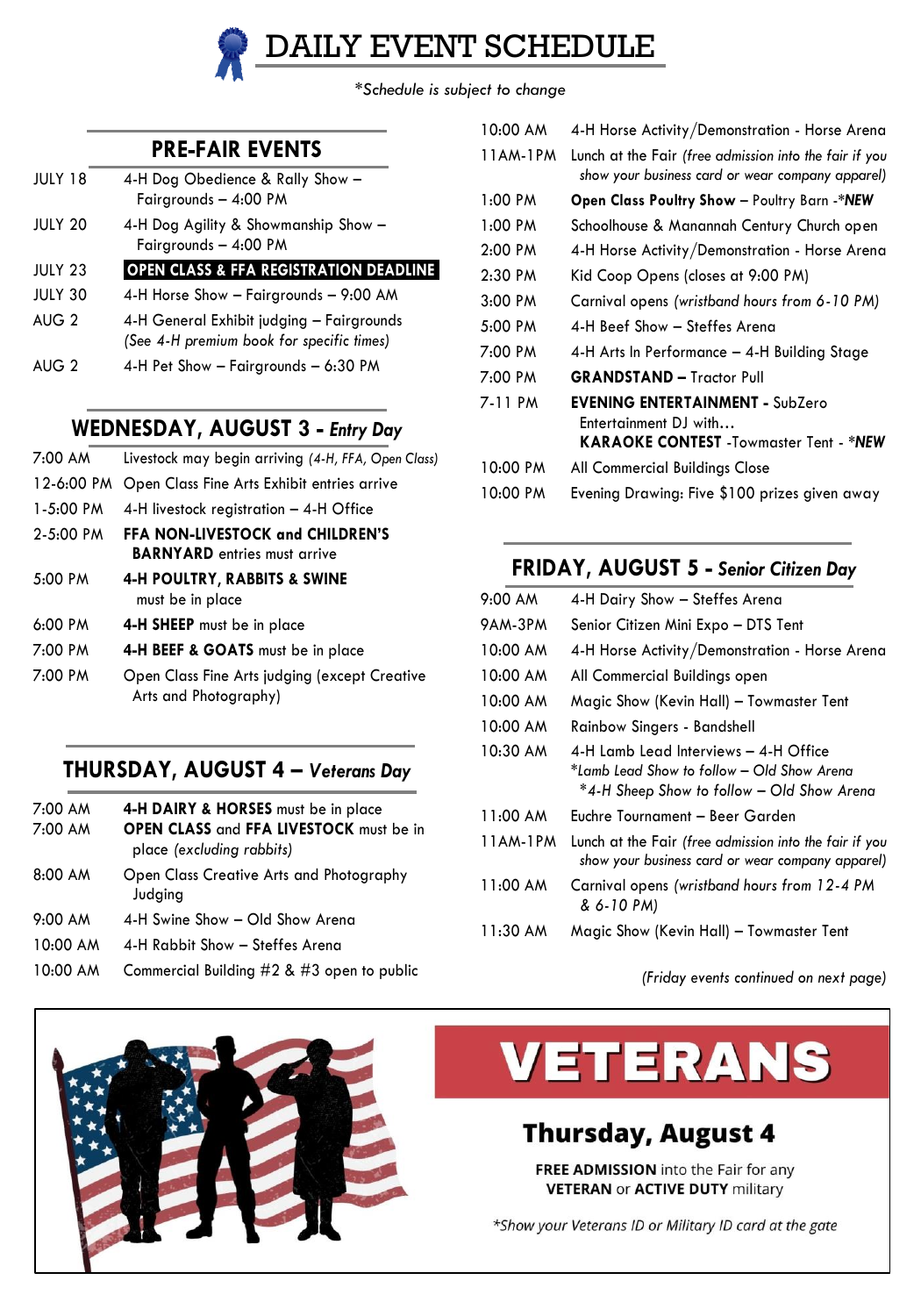| (Friday events continued) |                                                                     |
|---------------------------|---------------------------------------------------------------------|
| 12:30 PM                  | Mark Jensen Music – Towmaster Tent                                  |
| $1:00$ PM                 | Schoolhouse & Manannah Century Church open                          |
| 2:00 PM                   | 4-H Horse Activity/Demonstration - Horse Arena                      |
| 2:00 PM                   | Kid Coop Opens (closes at 9:00 PM)                                  |
| 2:00 PM                   | Swinging Country - Bandshell                                        |
| 2:30 PM                   | 4-H Poultry Show - AgCountry Arena -<br>*FFA Poultry Show to follow |
| 2:30 PM                   | Magic Show (Kevin Hall) - Towmaster Tent                            |
| $3:00$ PM                 | 4-H Meat Goat Show - Old Show Arena                                 |
| 4:30 PM                   | Mark Jensen Music – Towmaster Tent                                  |
| 5:30 PM                   | Everett Smithson 45 Show - Bandshell                                |
| 5:30 PM                   | Magic Show (Kevin Hall) - Towmaster Tent                            |
| 6:00 PM                   | <b>GRANDSTAND</b> - Bull Riding                                     |
| $6:00 \text{ PM}$         | Open Class & FFA Beef Shows - Steffes Arena                         |
| 6:30 PM                   | 4-H Arts-In Performance - 4-H Building Stage                        |
| 7:00 PM                   | Harmonica Lessons - Bandshell                                       |
| 8:00 PM                   | <b>GRANDSTAND</b> - Country Music Concert                           |
| 10:00 PM                  | All Commercial Buildings close                                      |
| 10:00 PM                  | Evening Drawing: Five \$100 prizes given away                       |

#### **SATURDAY, AUGUST 6 -** *& Sparkle DayKids Day*

| 8:30 AM  | Open Class & FFA Dairy Shows - Steffes Arena                                              |
|----------|-------------------------------------------------------------------------------------------|
| 8:30 AM  | Open Class & FFA Swine Shows - Old Show<br>Arena                                          |
| 9:00 AM  | 4-H Horse Fun Show – Horse Arena                                                          |
| 9:00 AM  | 4-H, Open Class & FFA Dairy Goat Shows –<br>AgCountry Show Arena                          |
| 9:00 AM  | Open Class & FFA Rabbit Shows — Rabbit Barn                                               |
| 9:00 AM  | Kids Pedal Pull registration - In front of<br>Commercial Buildings - Start time @ 9:30 AM |
| 10:00 AM | All Commercial Buildings open                                                             |
| 10AM-2PM | RC Demo Derby – In front of Commercial<br>buildings - *NEW                                |
| 10:00 AM | Magic Show (Kevin Hall) - Bandshell                                                       |
| 10:30 AM | Kid Coop Opens (closes at 9:00 PM)                                                        |
| 10:30 AM | Sherwin Linton (Classic Country) - Towmaster Tent                                         |
| 11AM-3PM | Caricatures – Across from Fair Office                                                     |

#### 11:00 AM Open Class & FFA Market Goat Shows – Old Show Arena 11:00 AM Carnival opens *(wristband hours from 12-4 PM & 6-10 PM)* 11:30 AM LBC Kids Wood Project – DTS Tent 12:00 PM Kids Tie-Dye projects – DTS Tent 12:00 PM Clowns – DTS 12:30 PM Sherwin Linton (50's Rock) – Towmaster Tent 12:45 PM Stick Horse Contest – Sheriffs Building 1:00 PM Turtle Races – In front of Comm. Buildings - *\*NEW* 1:00 PM Schoolhouse & Manannah Century Church open 1:30 PM Magic Show (Kevin Hall) - Bandshell 2:00 PM Hypnosis Show – Towmaster Tent 3:00 PM 4-H Arts-In Performance – 4-H Building Stage 3:00 PM Kiddie Parade – Staging near Restrooms 3:30-5:30PM Caricatures – Across from Fair Office 3:30 PM Sherwin Linton (Johnny Cash) – Towmaster Tent 4:00 PM 4-H Blue Ribbon Dairy Auction - Steffes Arena 5:00 PM 4-H Market Livestock Auction – Steffes Arena 5:00 PM Magic Show (Kevin Hall) – Bandshell 7:00 PM Hypnosis Show – Bandshell 5:30 PM **GRANDSTAND** – Demo Derby - *\*NEW* 10:00 PM All Commercial Buildings close 10:00 PM Evening Drawing: Five \$100 prizes given away

### **SUNDAY, AUGUST 7 -** *Free Day*

| 10:00 AM      | All Commercial Buildings open                                    |
|---------------|------------------------------------------------------------------|
| 10:00 AM      | Open Class & FFA Sheep Shows - Old Show<br>Arena                 |
| 10:45 AM      | Church Service - Bandshell (First Lutheran)                      |
|               | 11AM-3PM <b>GRANDSTAND</b> - Antique Tractor Show - * <b>NEW</b> |
| $11:15-12:15$ | Lego Contest Check-In - Old White Barn                           |
| 11:30 AM      | 4-H Livestock State Fair Meeting - Steffes Arena                 |
| 12:00 PM      | Carnival opens                                                   |
| 12:00 PM      | Kid Coop Opens                                                   |
|               |                                                                  |

*(Sunday events continued on next page)*

# Sparkle Day



**FREE ADMISSION** for all reigning **QUEENS** and **PRINCESSES**  *(plus 1 chaperone)* on **SATURDAY**

*Contact Laura Shoutz for more info: shoutzlaura@gmail.com*



*Located next to the Bandshell!*

Check out the **DTS Tent** – an entertainment tent sponsored by

Donnelly Truck Service Truck Wash